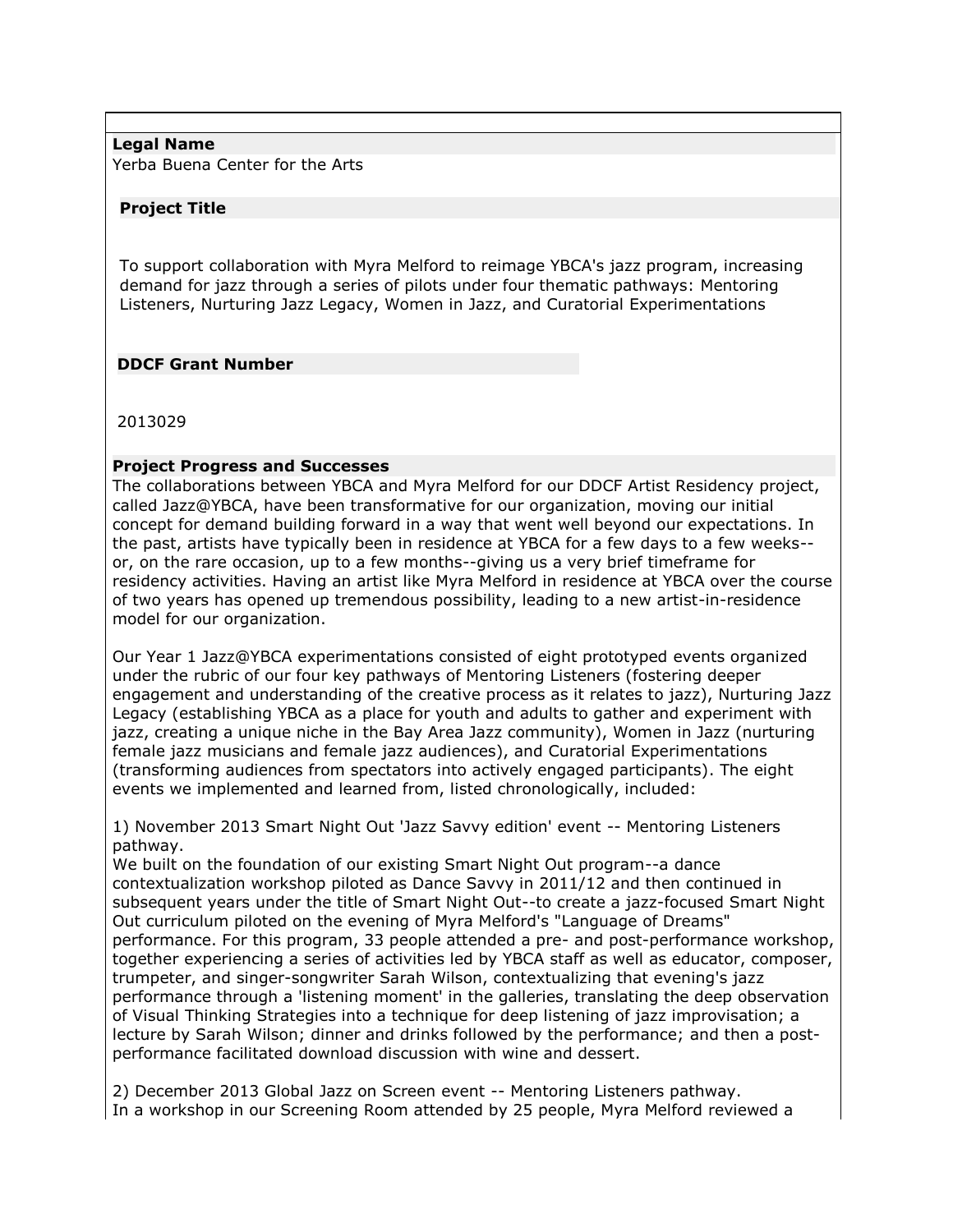series of film clips with participants, featuring jazz legends from around the globe, offering aural and visual insight into the lesser known stories of how African-American jazz has migrated across cultures and continents from Latin America to Europe, South Africa, South and Southeast Asia.

3) January 2014 Jazz in the Galleries event -- Curatorial Experimentations pathway. In conjunction with the exhibition "Dissident Futures," we planned an intervention by one of Myra Melford's PhD students and video artist Ian Winters that featured a collaborative, improvised performance using prepared and amplified piano with live video projection in an effort to re-imagine the piano as a 21st century instrument.

4) February 2014 Post-Show Lobby Performance event -- Women in Jazz pathway. After the Young Jean Lee performance "Untitled Feminist Show" in YBCA's theater, the 728 member audience who came to see a theater piece encountered a jazz concert in the theater lobby as they exited, featuring musicians Myra Melford, Miya Masaoka, and Zeena Parkins. While chairs were set up in the lobby for listeners, so many people paused to watch that it became standing room only, with people crowding into the stairwells and hallways so they could remain near the lobby to listen to jazz.

5) April 2014 Family Music-Making Workshop with Marcus Shelby event -- Nurturing Jazz Legacy pathway.

Seventy-two people participated in an afternoon of music-making, exploring the blues as a foundation of American music. Local favorite, bassist Marcus Shelby, led interactive improvisational games, rhythm explorations, ring shouts, poetry, work songs, and more. The workshop, appropriate for all ages and skill levels, invited families to come together to experience jazz as active participants.

6) April 2014 YBCA ConVerge: Jazz & Stitch event --Nurturing Jazz Legacy pathway. During our monthly third Thursday event--which this time featured local embroidery artist Mei-ling Humphrey leading 100 participants in an experience of communal learning, labor, and expression while sitting around a giant embroidery hoop--people also encountered a performance by the California Jazz Academy's intergenerational sextet. This event also included public talks on activating jazz ecology given by Kevin Chen of Intersection for the Arts, Brent Miller from the Center for New Music, Angela Wellman at Oakland Public Conservatory of Music, Susan Muscarella of Berkeley's Jazzschool, and artist Marcus Shelby.

7) May 2014 Jazz in the 60's and Beyond: An Intensive Workshop for Young Jazz Musicians with Myra Melford, Lisa Mezzacappa and Darren Johnston -- Nurturing Jazz Legacy pathway.

Twelve experienced young jazz musicians (ages 15-21), nominated by their teachers, were invited to this hands-on workshop led by musicians Myra Melford, Lisa Mezzacappa, and Darren Johnston, where they explored the ground-breaking legacy of 1960s innovations in jazz and its impact on today's improvisational music. Activities included improvisation games and strategies--which taught the students to use every part of their instruments- followed by a rehearsal for their parents of a composition by a master jazz musician from that era.

8) June 2014 Mentors & Mavericks -- Mentoring Listeners pathway.

Attended by 99 people, this event in YBCA's Forum offered an intimate evening with Myra Melford as she reflected on her own musical lineage through solo pieces, interspersed with audio and video clips of her principal mentors, including mavericks like Jaki Byard (and by extension Charles Mingus), Don Pullen, Cecil Taylor, Otis Spann, and Henry Threadgill. Part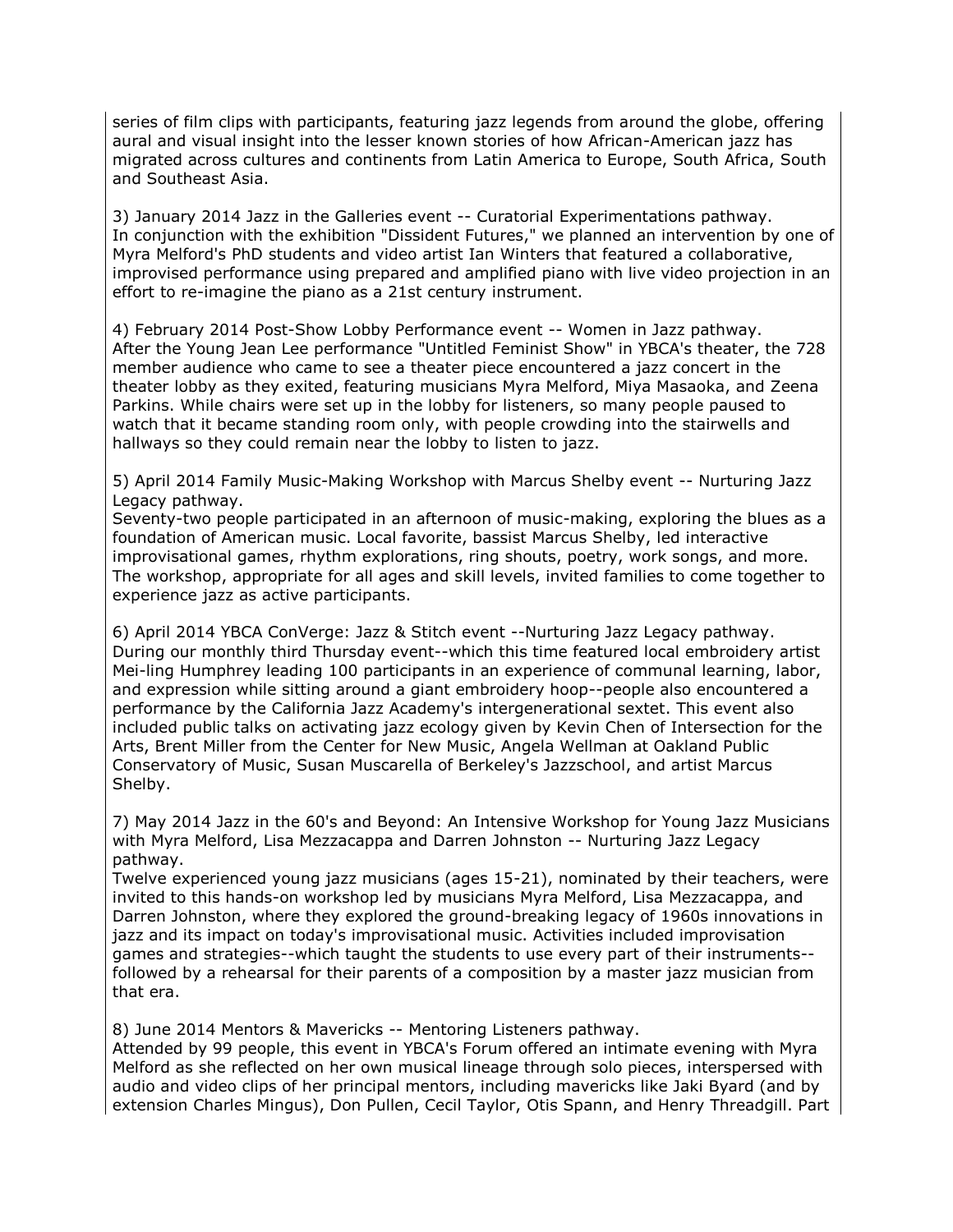two of the evening featured Myra Melford in a duo performance with renowned clarinetist Ben Goldberg.

We consider the evaluation process for Jazz@YBCA to be one of the project's major success. Throughout the year we have collected a wealth of data, which has allowed us to quickly react to observations and feedback from participants and partners, continually analyzing, course-correcting, and improving for the next program. With this approach, we have been able to ensure program rigor, developing a constantly evolving, immersive, high caliber Jazz@YBCA model for people from all levels of experience with jazz. Some of the key successes identified through these evaluations of Jazz@YBCA, which were gleaned from conversations, surveys, and focus groups with 37 study subjects who attended multiple experimentations, include:

• The personal interaction with Myra Melford captured the attention and enthusiasm of participants, and the study subjects appreciated the insight they gained about jazz from other featured artists like Marcus Shelby and Sarah Wilson, among others. Having an artist in residence was very appealing to participants, with many study subjects saying they value their personal relationship with Myra. Having Myra as the anchor for the program and bringing in other guest artists was very exciting to the group.

• Study subjects said the events that combined multiple artistic disciplines were the most successful. They viewed Jazz@YBCA's niche as being contemporary jazz that is sitespecific--work that takes advantage of the variety of multidisciplinary artistic resources available at YBCA.

• So far, from the events implemented to date, Mentoring Listeners has been the most impactful pathway. Events that featured opportunities for participants to actively engage in listening, learning, and doing received the highest ratings from study subjects. The group expressed that all the ways in which they learned about jazz through other artistic disciplines (e.g. film), watched artists mentor others, and talked with artists about their mentors and influences did the most to inspire their future participation in YBCA jazz programs.

## **Challenges / Obstacles / Failures Encountered in the Project**

The various challenges we encountered during Year 1, and key areas for improvement we identified from our evaluations, include:

#### • Changes in partnership plans

In our initial proposal for Jazz@YBCA we had planned to partner with Intersection for the Arts, an organization that is known for its jazz program and is located only blocks away from YBCA. However, Intersection recently needed to scale back its programming and staff, and they were no longer able to partner with us on this project. In Year 1 we have developed several new organizational partnerships that expanded resources and opportunity for the growing Jazz@YBCA program, including Jazz in the Neighborhood, the Center for New Music, the Oakland Public Conservatory of Music, and the California Jazz Academy. These organizations have been generous thought partners and collaborators, helping us to shape and implement the various Year 1 experimentations. We look forward to working even more closely with these partners in Year 2.

• Learnings from our YBCA:You members

Members of the Jazz@YBCA study subject team who were also in YBCA's adult education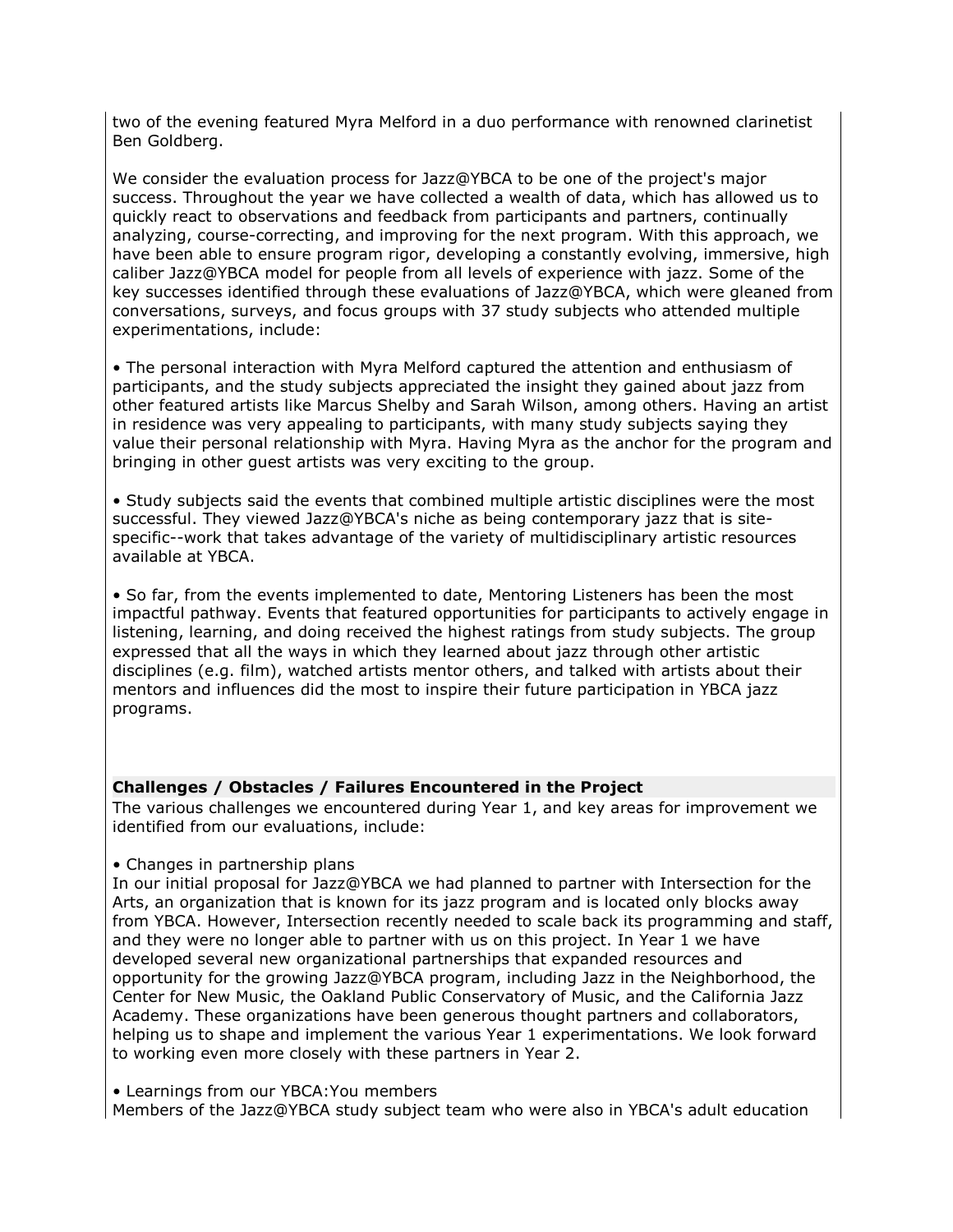and engagement program YBCA:You rated the programs lower that those who were not Youers, with the one exception of Smart Night Out: Jazz Savvy, which was modeled on the Smart Night Out format that has been a cornerstone of the YBCA:You program for the past three years. Our other experimentations did not meet the expectations of Youers when compared with the highly contextualized and social programs they regularly attend through Smart Night Out.

• Programming for aficionados versus jazz novices

The jazz aficionados in the study subject group gravitated toward the YBCA ConVerge: Jazz & Stitch and the Untitled Feminist Show's Post-Show Lobby Performance programs, finding it easier than novices to make connections between the music they were listening to and the related program activities. The primary target audience for the pilot program however- the jazz novices--commented on a need for more guideposts and contextual materials at events like the Post-Show Lobby Performance, and rated programs like Global Jazz on Screen, Mentors & Mavericks, and the Family Music-Making Workshop with Marcus Shelby higher, sine they provided accessible contextual information.

## • Keeping Jazz@YBCA event content focused

According to the study subjects, some of the events were perceived as having too many activities going on simultaneously. Participants suggested a preference for more focused events that illuminate the art form through discovery of the artists' creative process, historical context, and active engagement. Events taking place in the lobby were the least successful due to the noise and traffic from other various activities detracting from the experience.

• Employing a multidisciplinary approach to building demand for jazz

Some study subjects questioned why YBCA decided to focus on jazz in such a discrete way. To them, this pilot program was a YBCA artist residency that happened to feature a world class Bay Area jazz musician. When discussing YBCA's place in the Bay Area jazz ecology, they see YBCA as unique in its ability to offer intimate, cross-disciplinary, interactive programs. What would differentiate a jazz performance at YBCA for them is a crossdiscipline approach with substantial context that makes full use of YBCA's artistic resources in the visual arts, performing arts, and film.

In addition to the various challenges and lessons described above, in Year 1 we also learned from our evaluation process for Jazz@YBCA. To date, we have focused these evaluations on a select group of study subjects, and while this resulted in significant learnings, many of the people selected for this group were unable to follow through on their commitment of attending multiple events. In Year 2 we plan to conduct a broader evaluation program, expanding our surveys and focus groups to include greater numbers of Jazz@YBCA participants.

## **What was learned from these that might be of benefit to others?**

Based on the successes and challenges we have experienced during the first year of Jazz@YBCA, here are some key learnings:

• This artist residency has been a unique opportunity to engage people by developing relationships between repeat Jazz@YBCA participants and resident artist Myra Melford. For the Year 2 experimentations, we plan to structure events so Myra has even greater opportunity to speak with participants and share her experiences, developing one-on-one connections. We will also integrate Myra more deeply into YBCA's programming in all